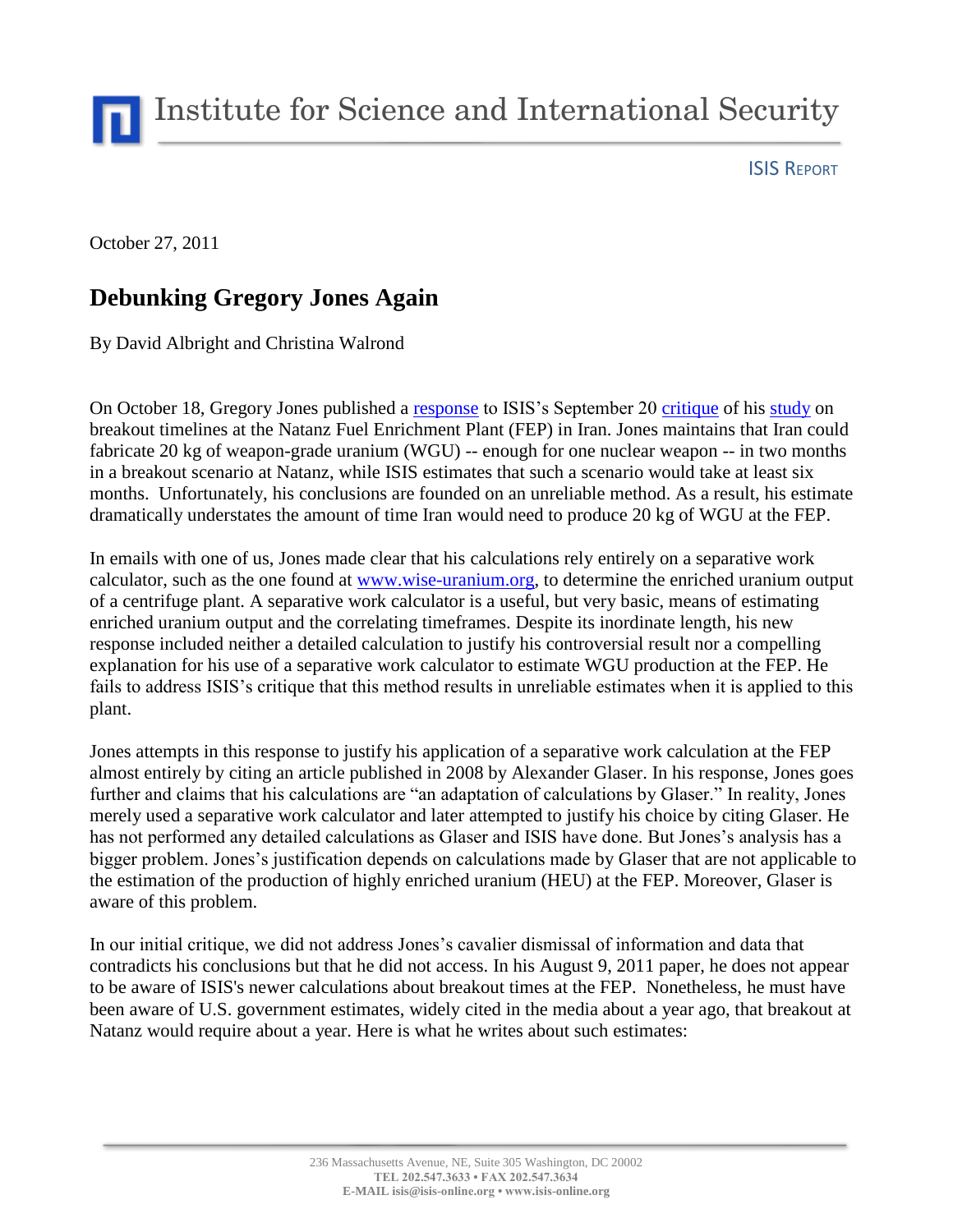*"Other estimates of when Iran might be able to produce the HEU required for nuclear weapons are often given as flat statements with no supporting analysis. This is especially so for the estimates given by various U.S. government officials. In many cases these estimates appear to be merely wishful thinking. As I have written elsewhere, the distinguished intelligence analyst Roberta Wohlstetter noted a phenomenon where analysts when faced with an unpleasant reality instead engage in self-deception by constructing a more pleasant fiction that allows the analysts to avoid facing up to the more unpleasant reality."*

Jones does not appear to have attempted to understand the reasoning behind the U.S. estimate, merely dismissing it as politicized intelligence. However, had he learned the basis of the U.S. estimate -- and U.S. officials relatively freely talked to non-governmental organizations (NGOs) about this estimate made by the Department of Energy -- he would have learned why his estimate is therefore viewed as so extreme. He also could have learned that, at that time, Israel assessed that breakout at the FEP would take less than a year but more than six months.

## **ISIS Estimates**

Over a year ago, ISIS [estimated](http://isis-online.org/isis-reports/detail/irans-gas-centrifuge-program-taking-stock/8) that breakout at the FEP would take approximately six months, before the additional problems that Iran experienced over the past year at the FEP materialized. Naturally, the continued high rates of breakage, the decreasing enrichment levels attained at the FEP, and the decreasing average low-enriched uranium (LEU) output per IR-1 centrifuge over the past year only further complicate Iran's ability to make WGU at the FEP. Therefore, ISIS does not believe that Iran is currently capable of shortening this breakout time at the FEP.

It is true, as Jones points out, that ISIS used separative work calculations in the March 3, 2010 [ISIS](http://isis-online.org/isis-reports/detail/supplement-to-irans-gas-centrifuge-program-taking-stock/)  [study](http://isis-online.org/isis-reports/detail/supplement-to-irans-gas-centrifuge-program-taking-stock/) *Supplement to Iran's Gas Centrifuge Program: Taking Stock*. However, for this study, ISIS used this method as a way to perform a worst-case assessment, namely an estimate of the least amount of time possible for Iran to breakout at the FEP. ISIS did not estimate the likely time in which a breakout would occur. Jones and the Nonproliferation Policy Education Center (NPEC) have misinterpreted our method and mistakenly implied that our estimate roughly matches theirs.<sup>1</sup>

When ISIS uses separative work calculators, they comprise only one part of a larger analysis that involves cascade design, plant performance, breakage rates, and other elements specific to the Natanz FEP and the IR-1 centrifuge design. Over a year and a half ago, ISIS decided to further modify its approach, taking into account a number of real-life problems experienced in FEP centrifuge cascade

 $\overline{a}$ 

<sup>&</sup>lt;sup>1</sup> Jones claims that there are mistakes in the March 3, 2010 **ISIS study** Supplement to Iran's Gas *Centrifuge Program: Taking Stock*. However, what he points out in the study are not errors. Jones evidently does not realize that our estimates have different units, namely we use uranium hexafluoride mass, not just uranium mass, which is the unit he uses. He assumed we must have used the same unit as he did. Compounding his error, he misinterprets "several months" in the March 2010 study as "1.5 to 3.5 months," where he uses the wrong conversion factor to go from total weapon-grade uranium to the number of weapons and time to produce a weapon. He uses a conversion factor that is for uranium mass only. Admittedly, the units have been confusing in this debate, with uranium hexafluoride mass often confused with uranium mass. At ISIS, we have sometimes been guilty of not specifying which units we are using, and the March 3, 2010 paper is one of those cases. As a result, we have since instituted a policy to clearly state the units. However, the inability of Jones to recognize the alternative unit, which is typically listed along with the result in uranium mass in popular separative work calculators, is just another reason why we recommend that groups such as the Nonproliferation Policy Education Center, seek additional review of Jones's work before they publish it.